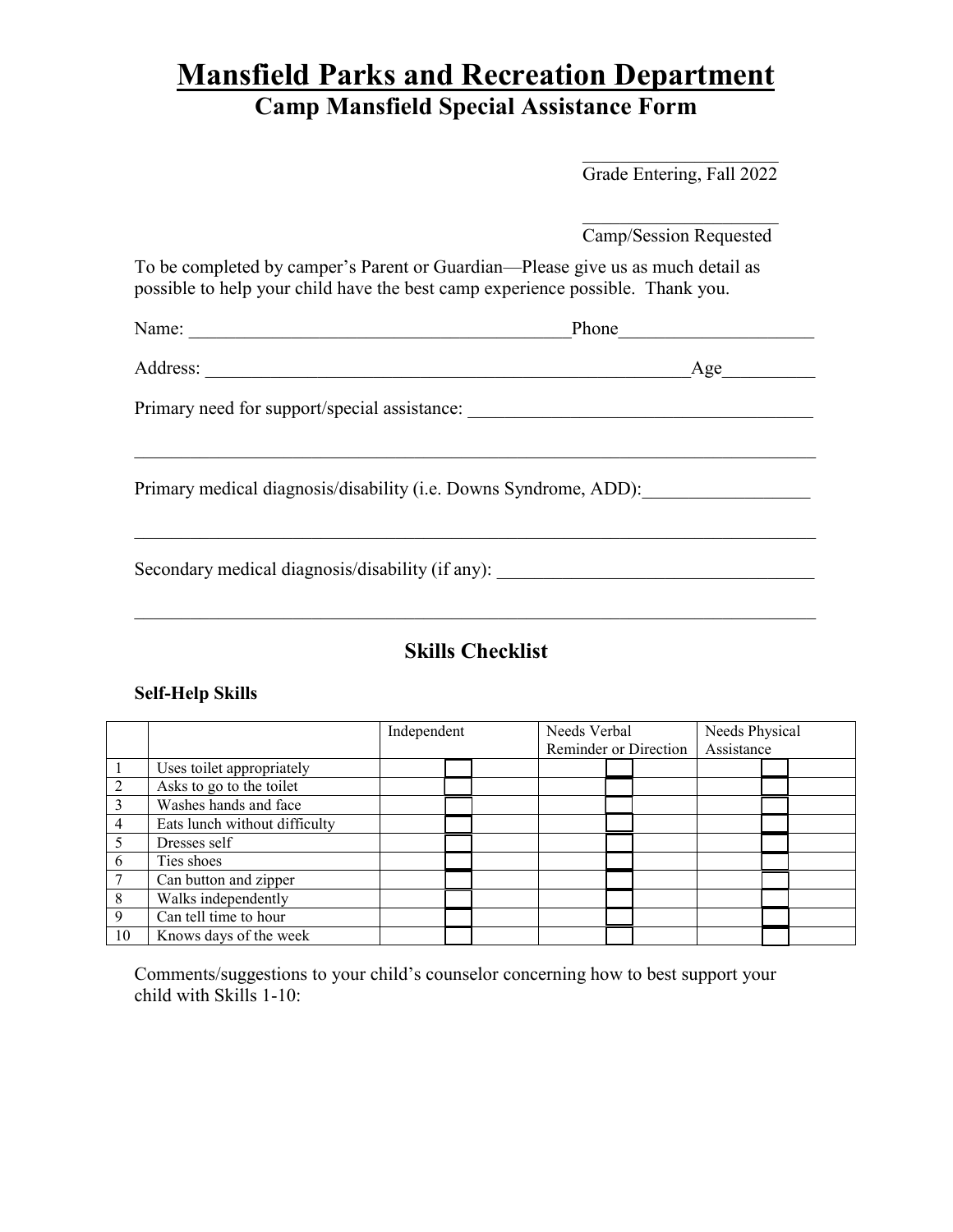# **Communication**

|                                     | Usually |  | Sometimes |  | Never |  |  |
|-------------------------------------|---------|--|-----------|--|-------|--|--|
| Engages in verbal conversation      |         |  |           |  |       |  |  |
| Expresses self by sign language     |         |  |           |  |       |  |  |
| Uses understandable speech          |         |  |           |  |       |  |  |
| Recognizes name when called         |         |  |           |  |       |  |  |
| Recognizes name in print            |         |  |           |  |       |  |  |
| Follows one-step directions         |         |  |           |  |       |  |  |
| Follows two or more step directions |         |  |           |  |       |  |  |
| Knows basic colors and shapes       |         |  |           |  |       |  |  |
| Knows numbers 1-10                  |         |  |           |  |       |  |  |

Comments/suggestions to your child's counselor concerning how to best support your child with communication 1-9:

### **Social Behavior**

|                |                                                                               | Usually | Sometimes | Never |
|----------------|-------------------------------------------------------------------------------|---------|-----------|-------|
|                | Feels secure in new situations<br>w/reassurance                               |         |           |       |
| $\overline{2}$ | Responds to directions from known<br>authority figure                         |         |           |       |
| 3              | Has reasonable control of feelings-<br>appropriately verbalize/signs feelings |         |           |       |
| $\overline{4}$ | Able to tolerate various group<br>activity situations                         |         |           |       |
| 5              | Shouts or becomes angry in peer<br>interactions                               |         |           |       |
| 6              | Responds and follows directions in<br>groups situation                        |         |           |       |
|                | Interacts/plays safely with peers                                             |         |           |       |
| 8              | Displays temper tantrum whenever<br>annoyed or frustrated                     |         |           |       |
| 9              | Displays aggressive behavior when<br>angry, upset, frustrated                 |         |           |       |
| 10             | <b>Destroys Property</b>                                                      |         |           |       |

Comments/suggestions to your child's counselor concerning how to best support the camper with socialization (i.e. reinforcements, intervention, behavior plan), 1-10.